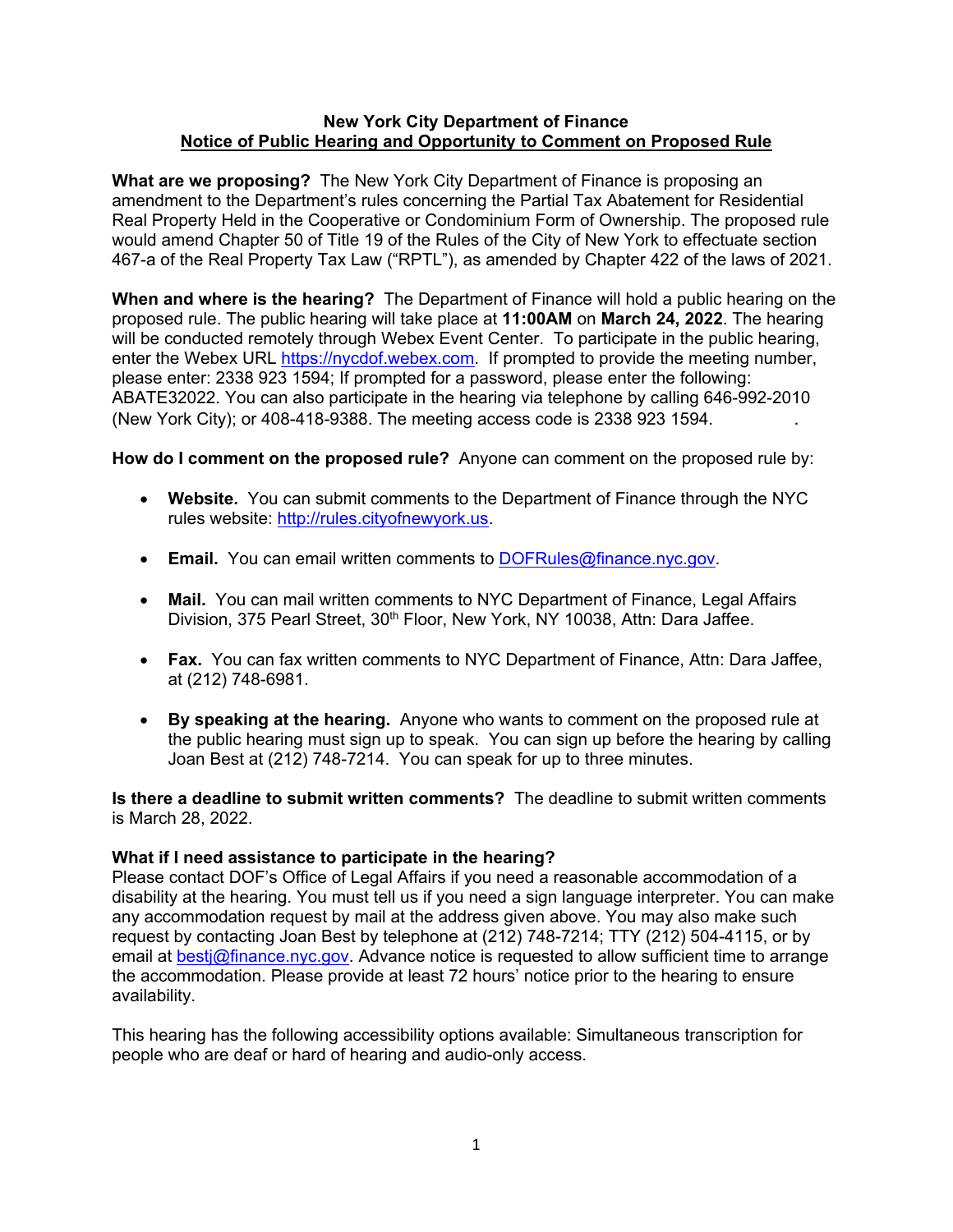**Can I review the comments made on the proposed rule?** You can review the comments that have been submitted online by visiting the NYC rules website: [http://rules.cityofnewyork.us/.](http://rules.cityofnewyork.us/) A few days after the hearing, copies of all comments submitted online, copies of all written comments, and a summary of oral comments concerning the proposed rule will be available to the public at NYC Department of Finance, Legal Affairs Division, 375 Pearl Street, 30<sup>th</sup> Floor, New York , N.Y. 10038.

**What authorizes Department of Finance to adopt this rule?** RPTL section 467-a, Tax Law section 666(eee) and New York City Charter ("Charter") sections 1043(a) and 1504 authorize the Department of Finance to adopt this proposed rule. This proposed rule was not included in the Department's regulatory agenda for this Fiscal Year because it was not contemplated when the Department published its agenda.

**Where can I find the Department of Finance's rules?** The Department of Finance's rules can be found in Title 19 of the Rules of the City of New York. See the link below. <https://codelibrary.amlegal.com/codes/newyorkcity/latest/NYCrules/0-0-0-41374>

**What laws govern the rulemaking process?** The Department of Finance must meet the requirements of § 1043 of the Charter when creating or amending rules. This notice is made according to the requirements of § 1043 of the Charter.

# **Statement of Basis and Purpose of Proposed Rule**

Section 467-a of the New York State Real Property Tax Law provides for an abatement from real property taxes for dwelling units in real property held in the cooperative or condominium form of ownership that meet the qualification criteria of this law. Chapter 422 of the laws of 2021 ("Chapter 422") amended section 467-a to require that prevailing wages be paid to building staff at various real properties (i.e., buildings) in order for these buildings to qualify for the abatement under section 467-a. Building staff includes but is not limited to watchman, guard, doorman, building cleaner, porter, handyman, janitor, gardener, groundskeeper, elevator operator and starter, and window cleaner.

Chapter 422 also requires the New York City Commissioner of Finance to issue a rule requiring the unit owner or shareholder of a dwelling unit to certify that such dwelling unit is the primary residence of the unit owner or shareholder. The proposed rule amends Chapter 50 of Title 19 of the Rules of the City of New York to implement the amendments to section 467-a with respect to:

- Requiring unit owners and shareholders to certify their primary residence status to the board of directors of a building held in the cooperative form of ownership or the board of managers of a building held in the condominium form of ownership (hereinafter "the board of a building") or to an authorized agent of such board and authorizing such board or authorized agent to indicate the primary residence status of unit owners and shareholders on the application;
- Establishing an interim procedure for compliance with the primary residence certification requirement for fiscal year 2022/23 that requires the board of a building, or an authorized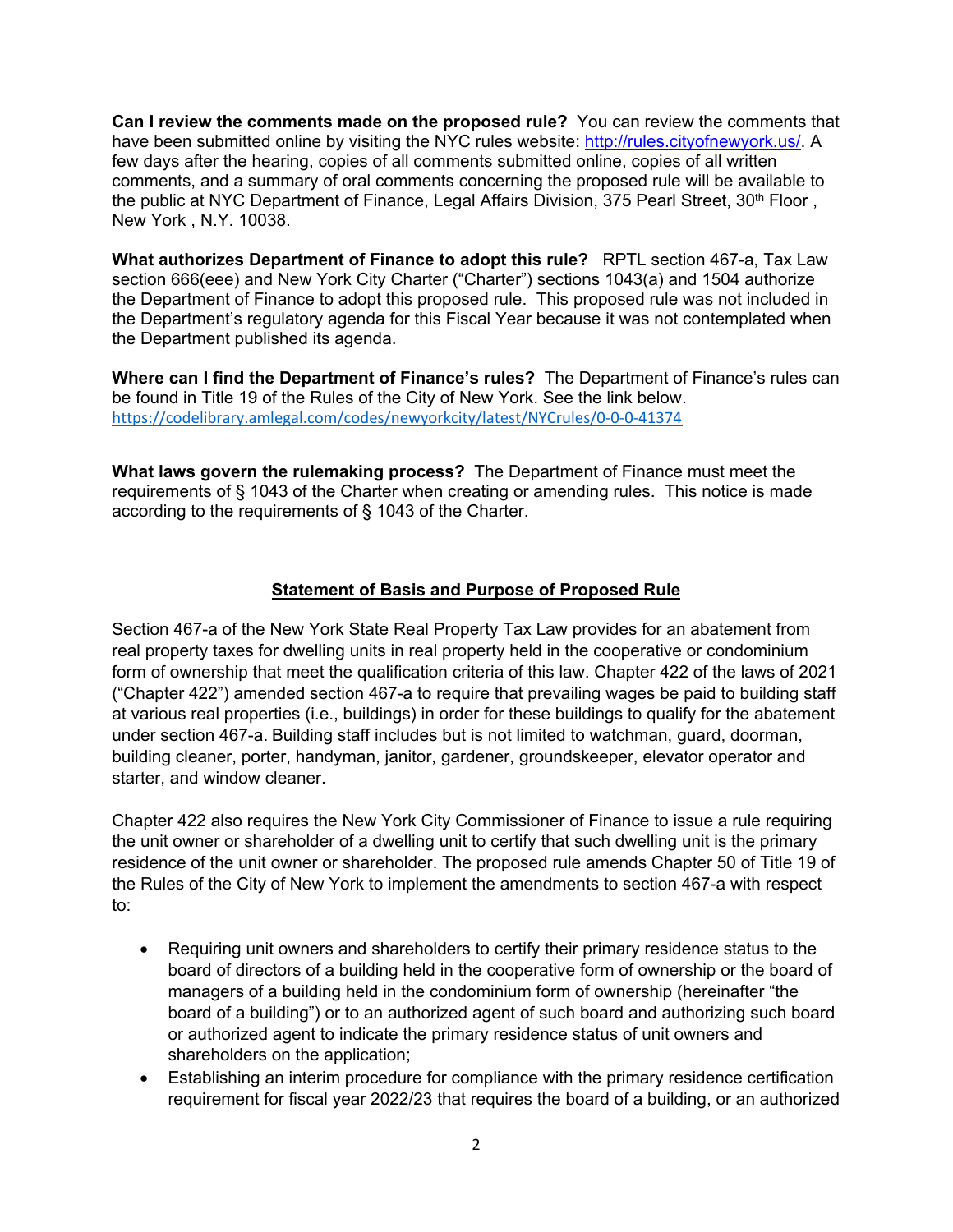agent of such board, to report primary residence status of unit owners and shareholders through the Abatement Initial Application or the Abatement Renewal and Change Form;

- Requiring submission of an affidavit to certify the payment of the prevailing wage as provided in section 467-a;
- Establishing dates for submission of the affidavit regarding the payment of the prevailing wage for fiscal year 2022/23 and future fiscal years; and
- Providing guidance for compliance with the obligation to pay prevailing wage and prevailing supplemental benefits based on the building service employee prevailing wage schedule of the City Comptroller's Office and customary practice in the industry.

In addition, the proposed rule updates the presumption of primary residence in paragraph (1) of subdivision (b) of section 50-06 of Title 19 to include a dwelling unit for which the owner of such dwelling unit receives the STAR credit under subsection (eee) of section 606 of the Tax Law.

#### New material is underlined

# [Deleted material is bracketed]

"Shall" and "must" denote mandatory requirements and may be used interchangeably in the rules of this department unless otherwise specified or unless the context clearly indicates otherwise.

## Section 1. Section 50-01 of title 19 of the rules of the city of New York is amended to read **as follows:**

# **§ 50-01. Purpose and scope of rules.**

Section 467-a of the Real [Property](http://www.westlaw.com/Link/Document/FullText?findType=L&pubNum=1000131&cite=NYRXS467-A&originatingDoc=I2A6F44C336EF41C5B5B149BB8A537E87&refType=LQ&originationContext=document&vr=3.0&rs=cblt1.0&transitionType=DocumentItem&contextData=(sc.Category)) Tax Law, originally enacted in 1996, established an abatement from real property taxes for dwelling units in real property held in the cooperative or the condominium form of ownership that meet the qualification criteria of the law. This law was amended in 2013 to change certain provisions relating to eligibility and application for the abatement for fiscal years beginning in 2012, 2013 and 2014. Section 467-a was again amended in 2021 to add certain requirements regarding the payment of prevailing wage to building service employees and the certification and verification of the primary residence status of an owner. [Section](http://www.westlaw.com/Link/Document/FullText?findType=L&pubNum=1000131&cite=NYRXS467-A&originatingDoc=I2A6F44C336EF41C5B5B149BB8A537E87&refType=LQ&originationContext=document&vr=3.0&rs=cblt1.0&transitionType=DocumentItem&contextData=(sc.Category)) 467-a authorizes the Commissioner of Finance of the City of New York to promulgate rules necessary to effectuate the purposes of the law. These rules are intended to clarify the criteria for eligibility for the abatement and the requirements concerning application for the abatement [for fiscal years beginning in 2012, 2013 and 2014].

#### § 2. Section 50-02 of title 19 of the rules of the city of New York is amended to read as **follows:**

# **§ 50-02. Definitions.**

Unless the context requires otherwise, as used in this chapter:

[(a)] **"Abatement"** means the partial tax abatement for residential real property held in the cooperative or condominium form of ownership authorized by § 467-a of the Real [Property](http://www.westlaw.com/Link/Document/FullText?findType=L&pubNum=1000131&cite=NYRXS467-A&originatingDoc=IB618535630804563B4E50D513F260A8E&refType=LQ&originationContext=document&vr=3.0&rs=cblt1.0&transitionType=DocumentItem&contextData=(sc.Default)) Tax [Law](http://www.westlaw.com/Link/Document/FullText?findType=L&pubNum=1000131&cite=NYRXS467-A&originatingDoc=IB618535630804563B4E50D513F260A8E&refType=LQ&originationContext=document&vr=3.0&rs=cblt1.0&transitionType=DocumentItem&contextData=(sc.Default)). As used in this chapter, the term "abatement" includes both the "primary residence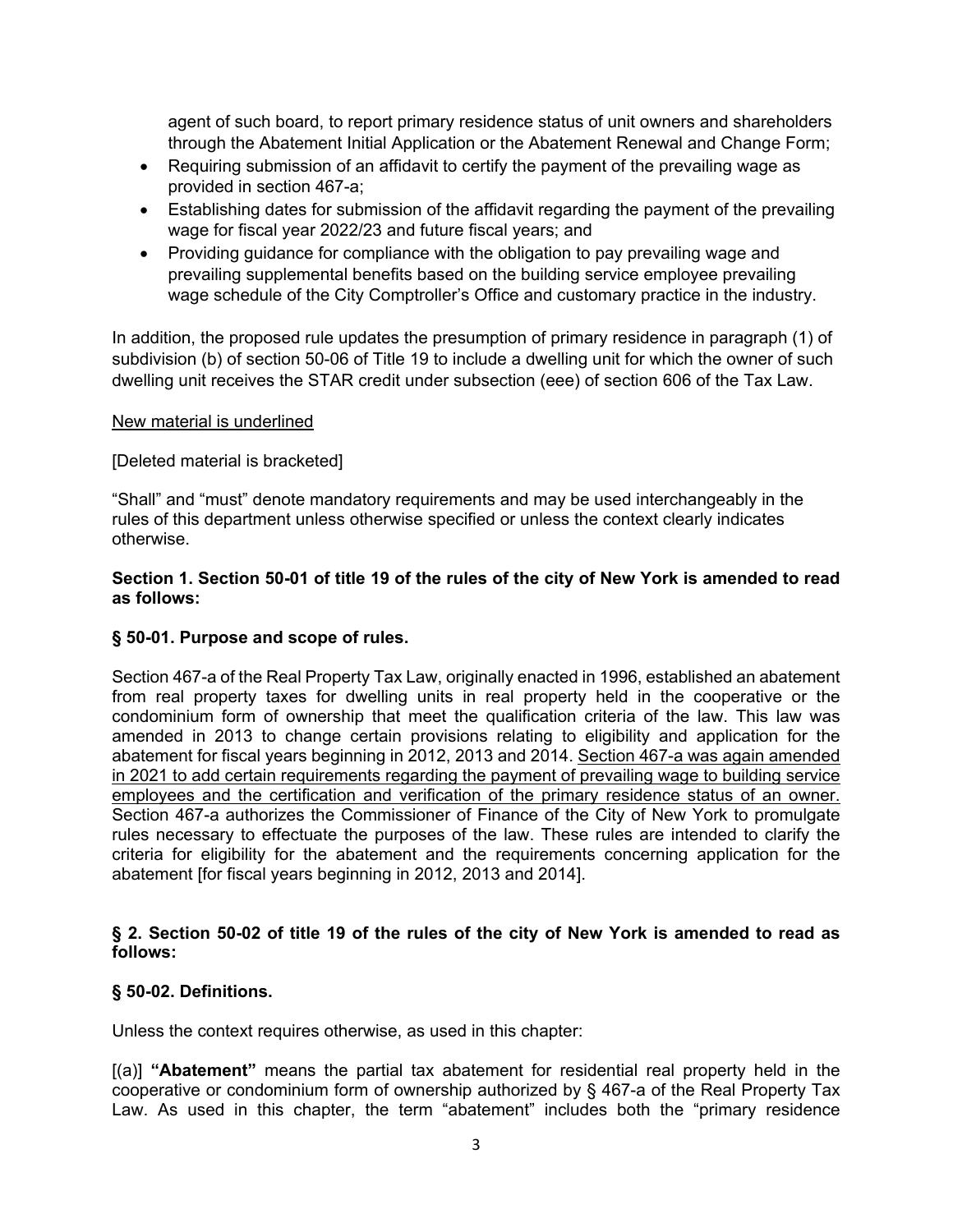abatement" and the "non-primary residence abatement."

[(b)] **"Administrative Code"** means the Administrative Code of the City of New York.

[(c)] **"Assessed value"** means the actual assessed value of real property, which is not reduced by any exemption from real property taxes.

"**Authorized agent**" means any person authorized by the board to act on the board's behalf with respect to an application for an abatement, including, but not limited to, a managing agent.

[(d)] **"Board"** means, in the case of real property held in the cooperative form of ownership, the board of directors of the cooperative, and in the case of real property held in the condominium form of ownership, the board of managers of the condominium.

"**Building service employee**" means any person who is regularly employed at a building who performs work in connection with the care or maintenance of such building. "Building service employee" includes, but is not limited to, watchman, guard, doorman, building cleaner, porter, handyman, janitor, gardener, groundskeeper, elevator operator and starter, and window cleaner, but shall not include persons regularly scheduled to work fewer than eight hours per week in the building.

**"Building service employee schedule"** means the schedule of wage rates and supplemental benefit rates for building service employees published by the Comptroller on an annual basis [pursuant](file:///C:/Users/afastenb/AppData/Local/Microsoft/Windows/INetCache/Content.Outlook/1SF6XW3Y/pursuant) to paragraph (a) of subdivision 1 of § 234 of the Labor Law.

[(e)] **"Commissioner"** means the Commissioner of Finance of the City of New York and any employee of the Department of Finance authorized by the Commissioner to act on his or her behalf.

**"Comptroller"** means the Comptroller of the City of New York.

**"Department"** means the Department of Finance of the City of New York.

**"Designated property"** means real property designated as class two, pursuant to § 1802 of the Real Property Tax Law, held in the cooperative or condominium form of ownership.

[(f)] **"Dwelling unit"** means a unit used primarily for residential purposes in residential real property designated as class two real property under § 1802 of the [real [property](http://www.westlaw.com/Link/Document/FullText?findType=L&pubNum=1000131&cite=NYRXS1802&originatingDoc=IB618535630804563B4E50D513F260A8E&refType=LQ&originationContext=document&vr=3.0&rs=cblt1.0&transitionType=DocumentItem&contextData=(sc.Default)) tax law] Real Property Tax Law that is held in the cooperative or condominium form of ownership, and does not include a unit used primarily for professional or commercial purposes or used solely for parking vehicles or for storage.

[(g)] **"Fiscal year 2011/12"** means the fiscal year that begins on July 1, 2011 and ends on June 30, 2012.

[(h)] **"Fiscal year 2012/13"** means the fiscal year that begins on July 1, 2012 and ends on June 30, 2013.

[(i)] **"Fiscal year 2013/14"** means the fiscal year that begins on July 1, 2013 and ends on June 30, 2014.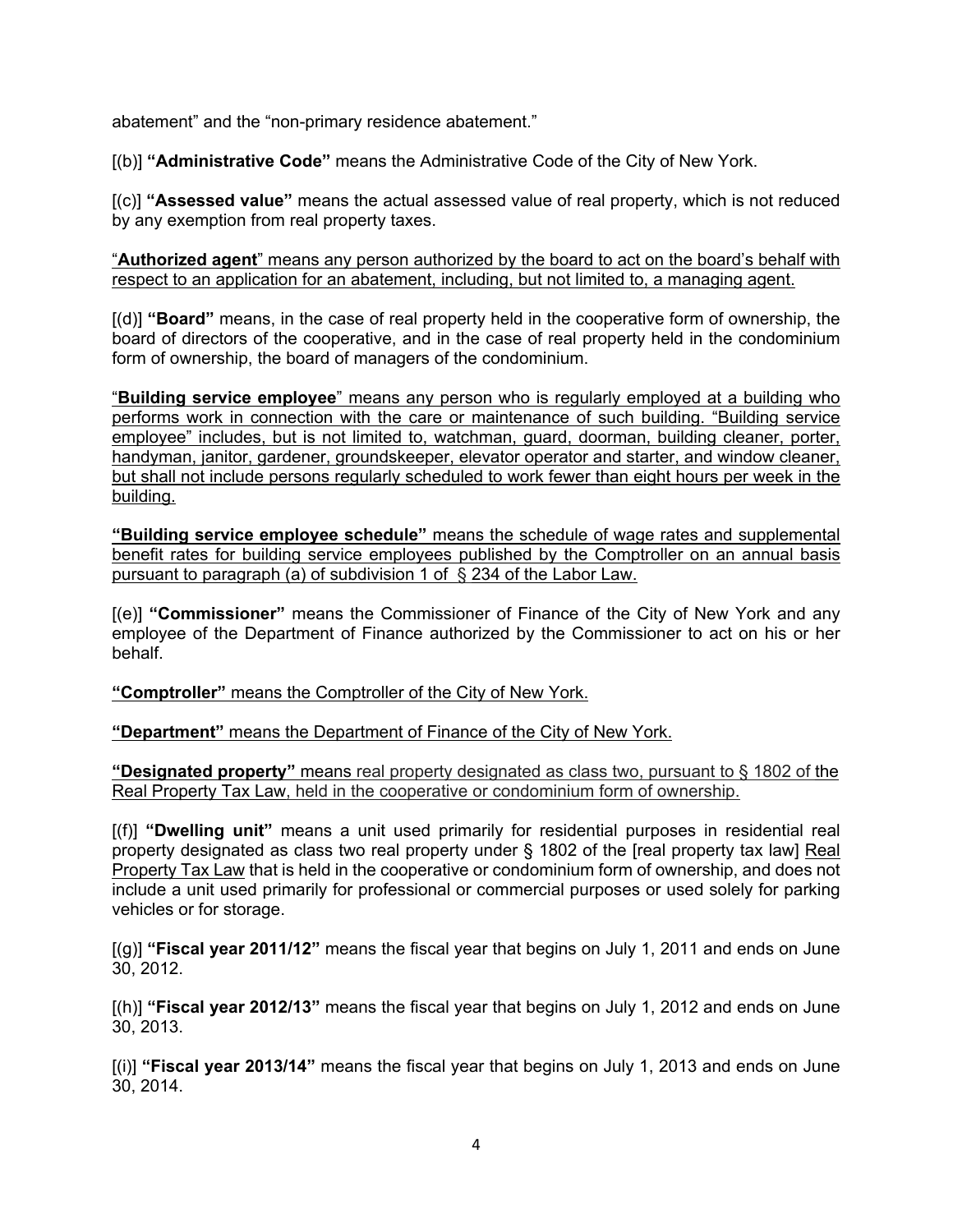[(j)] **"Fiscal year 2014/15"** means the fiscal year that begins on July 1, 2014 and ends on June 30, 2015.

**"Fiscal year 2021/22"** means the fiscal year that begins on July 1, 2021 and ends on June 30, 2022.

**"Fiscal year 2022/23"** means the fiscal year that begins on July 1, 2022 and ends on June 30, 2023.

**"Fiscal year 2023/24"** means the fiscal year that begins on July 1, 2023 and ends on June 30, 2024.

[(j-1)] **"Law enforcement officer"** means anyone who is, or was, employed as a federal, state or local judge, prosecutor, state or local police or peace officer or federal law enforcement officer as defined by the United States Code.

[(k)] **"Owner"** means the owner, in whole or in part, of a dwelling unit in real property held in the condominium form of ownership, or a tenant-stockholder of a cooperative apartment corporation who owns, in whole or in part, a dwelling unit, as represented by his or her shares of stock in such cooperative apartment corporation. For purposes of these rules, with respect to any dwelling unit, or the shares representing a dwelling unit, held in trust solely for the benefit of a person or persons who would otherwise be eligible for an abatement pursuant to these rules were such person or persons the owner or owners of such dwelling unit, such person or persons are each deemed to be an "owner" of the dwelling unit. With respect to any dwelling unit, or the shares representing a dwelling unit, held in trust, the trustee or trustees of the trust are each deemed to be an "owner" of the dwelling unit. The holder or holders of a life estate in a dwelling unit are deemed to be "owner(s)" of the dwelling unit. An "owner" can only be an individual and cannot be a corporation, limited liability company, partnership or other entity, unless a waiver is granted pursuant to subdivision (d) of section 50-05 for a limited liability company or limited partnership.

"**Prevailing wage**" means the rate of wages and supplemental benefits paid in the locality to workers in the same trade or occupation and annually determined by the Comptroller in accordance with the provisions of § 234 of the [Labor](http://www.westlaw.com/Link/Document/FullText?findType=L&pubNum=1000101&cite=NYLBS234&originatingDoc=NB673F5C010E911EC872EB800EBA44856&refType=LQ&originationContext=document&vr=3.0&rs=cblt1.0&transitionType=DocumentItem&contextData=(sc.Category)) Law.

[(l)] **"Primary residence"** means the dwelling unit in which the owner of the dwelling unit actually resides and maintains a permanent and continuous physical presence.

"**Qualified property**" means (i) a designated property with an average unit assessed value of less than or equal to \$60,000; or (ii) a designated property with an average unit assessed value of more than \$60,000 and less than or equal to \$100,000, and less than 30 dwelling units; or (iii) a designated property with respect to which an applicant has submitted an affidavit required under § 467-a of the Real Property Tax Law certifying that all building service employees employed or to be employed at the property shall receive the applicable prevailing wage for the duration of such property's tax abatement.

# "**Regularly employed**" means employed for a period of at least 90 days**.**

[(m)] **"Sponsors"** means persons or business entities who make or take part in a public offering or sale of securities consisting primarily of shares or investments in real estate, including condominium units and other cooperative interests in realty. Sponsors will be deemed to include successors who succeed to the rights and assume the obligations of sponsors.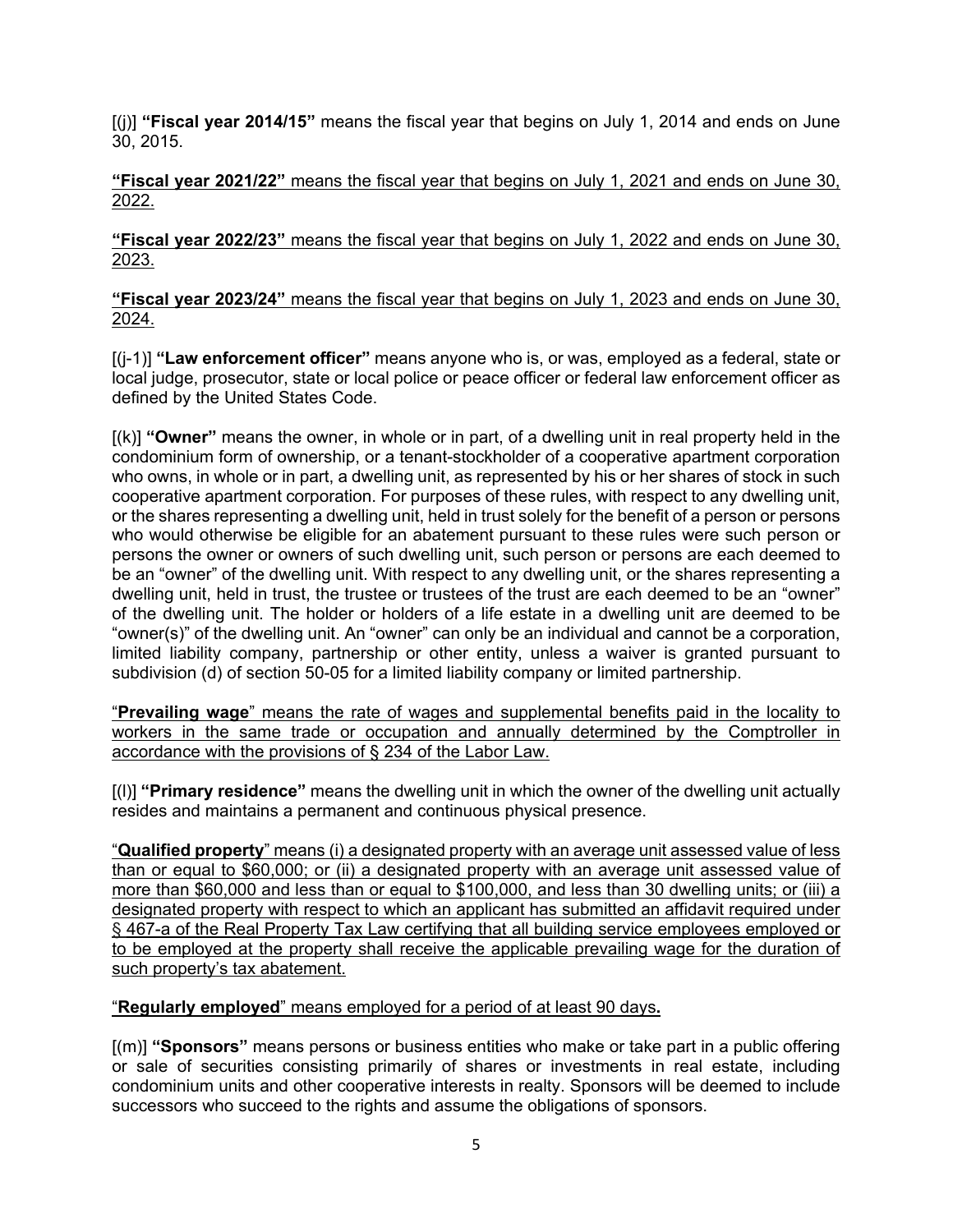[(n)] **"Taxable status date"** for a fiscal year means the January 5 that immediately precedes the commencement of such fiscal year. The taxable status date is the date as of which the condition and ownership of real property is considered for the purposes of determining the eligibility of a dwelling unit for the abatement for such fiscal year.

# § 3. Section 50-03 of title 19 of the rules of the city of New York is amended by adding a **new subdivision (g) to read as follows:**

(g) *Qualified property requirement*. For fiscal year 2022/23 and all subsequent fiscal years, no dwelling unit in a designated property other than a qualified property shall be eligible to receive an abatement.

## § 4. Section 50-05 of title 19 of the rules of the city of New York is amended by adding a **new subdivision (b-1) to read as follows:**

(b-1) *Application for fiscal years subsequent to fiscal year 2014/15*.

For any fiscal year subsequent to fiscal year 2014/15, the deadline for filing an application for an abatement for the fiscal year commencing on July 1 is February 15 of the same calendar year.

# § 5. Subdivision (e) of section 50-05 of title 19 of the rules of the city of New York is **amended to read as follows:**

(e) *Owner designated as applicant*. [For purposes of paragraph (a) of subdivision 1 of section 467-a of the Real Property Tax Law, an owner is designated as an applicant.] The owner shall be designated as an applicant for the limited purpose of submitting information to verify the primary residence of the owner.

# § 6. Section 50-05 of title 19 of the rules of the city of New York is amended by adding new **subdivisions (f) and (g) to read as follows:**

(f) *Certification*. (1) The owner is required to certify the primary residence of such owner in the dwelling unit. Such certification must be in the form and manner prescribed by the Commissioner and must be submitted to the board or an authorized agent of the designated property where the dwelling unit is situated. The board or authorized agent must indicate the primary residence status of the owner of each dwelling unit in the application.

(2) Notwithstanding paragraph (1) of this subdivision, the owner will not be required to certify the primary residence of such owner for fiscal year 2022/23, provided that the board or authorized agent reports primary residence status for such owner on the Abatement Initial Application or the Abatement Renewal and Change Form. The Department may request information from an owner to verify the primary residence status of such owner.

(3) The board or the authorized agent is responsible for maintaining the certifications required by paragraph (1). The Department shall have the right to inspect and review the certifications.

(g) *Documentation of authority of authorized agent*. The Commissioner may require any authorized agent to submit documentation, of the type and in the form acceptable to the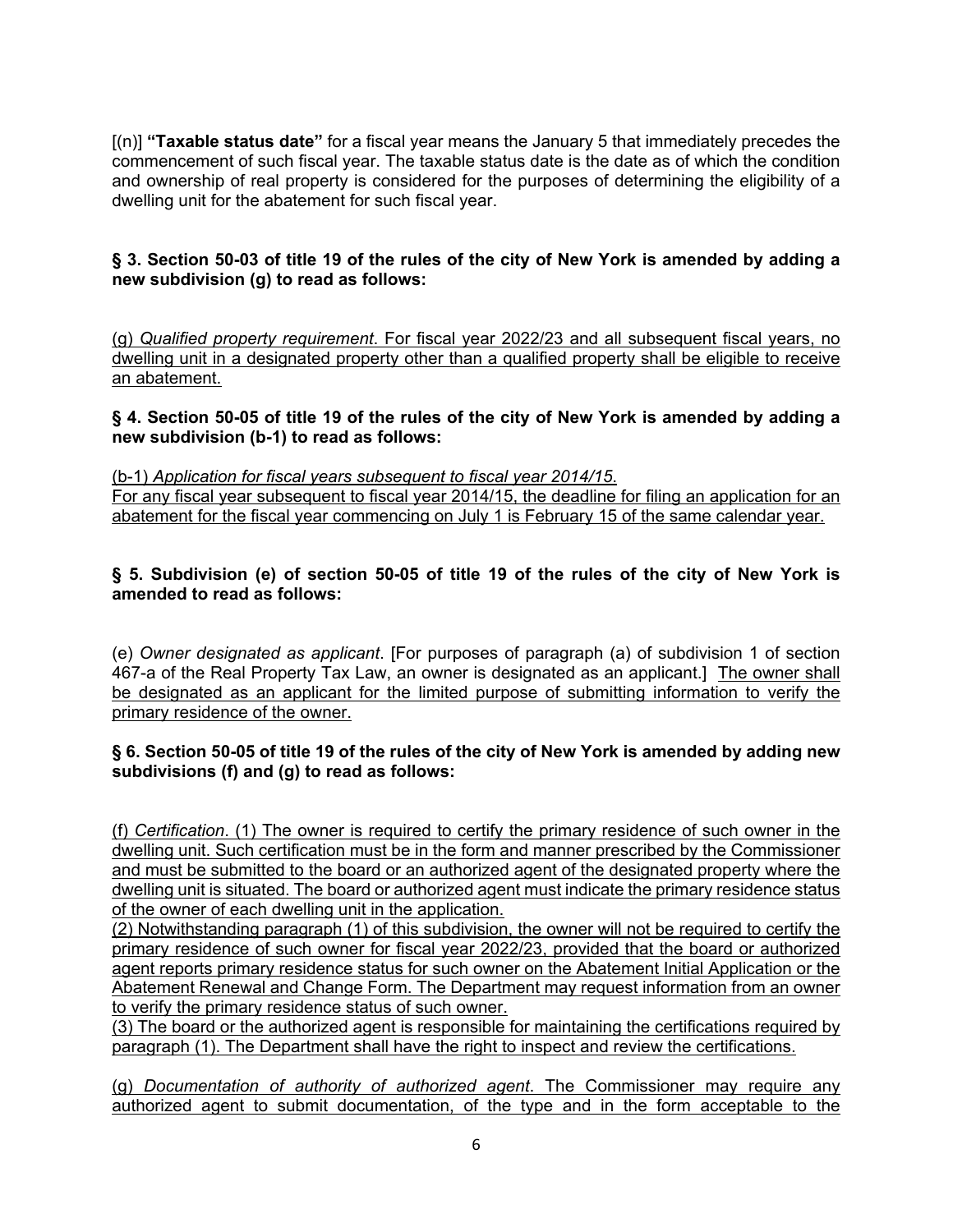Commissioner, affirming the authorized agent's authority to act on behalf of the board with respect to the application for abatement.

# **§ 7. Subdivision (b) of section 50-06 of title 19 of the rules of the city of New York is amended to read as follows:**

(b) *Presumption of primary residence.* (1) Except as provided in paragraph (2) of this subdivision, a dwelling unit will be presumed to serve as the primary residence of one or more of the owners of the dwelling unit for a particular fiscal year if such owner certifies primary residence status pursuant to subdivision (f) of § 50-05 of this title and either:

(A) the dwelling unit receives a real property tax exemption pursuant to § 425 of the Real [Property](http://www.westlaw.com/Link/Document/FullText?findType=L&pubNum=1000131&cite=NYRXS425&originatingDoc=I2B8D95166B1A47E881B3ED05AD0F4AD8&refType=LQ&originationContext=document&vr=3.0&rs=cblt1.0&transitionType=DocumentItem&contextData=(sc.Default)) Tax [Law](http://www.westlaw.com/Link/Document/FullText?findType=L&pubNum=1000131&cite=NYRXS425&originatingDoc=I2B8D95166B1A47E881B3ED05AD0F4AD8&refType=LQ&originationContext=document&vr=3.0&rs=cblt1.0&transitionType=DocumentItem&contextData=(sc.Default)) for such fiscal year or the owner of the dwelling unit receives a tax credit pursuant to subsection (eee) of § 606 of the Tax Law; or

(B) an owner of the dwelling unit entered the address of the dwelling unit as such owner's permanent home address on a New York State Resident Income Tax Return filed during the calendar year immediately preceding the calendar year in which such fiscal year commences.

(2) Notwithstanding the presumption provided in this subdivision, the Commissioner may determine based on additional facts that a dwelling unit is not the primary residence of one or more of the owners of the dwelling unit.

(3) If the Commissioner determines that a dwelling unit will not be presumed to serve as the primary residence of one or more of the owners of the dwelling unit because the dwelling unit does not meet [either of] the criteria contained in paragraph (1) of this subdivision the owner may file a supplemental application as described in subdivision (c) of  $\S$  50-05 of this title to prove eligibility for the primary residence abatement.

# § 8. Section 50-07 of title 19 of the rules of the city of New York is amended to read as **follows:**

# **§ 50-07. Denial or revocation of abatement [for property in arrears].**

(a) *Unpaid charges requiring denial or revocation of abatement.* An application for the abatement will be denied, and an abatement granted will be revoked retroactively, in the event that the Commissioner determines that there are arrears in real property taxes, water and sewer charges, assessments, payments in lieu of taxes and/or other municipal charges, including interest on any of the aforementioned amounts, and including tax liens that have been sold by the City:

(1) on a condominium dwelling unit totaling in the aggregate at least \$1,000; or

(2) on cooperative apartment corporation property, totaling in the aggregate at least \$25,000. For purposes of this subdivision, taxes and/or charges that are in arrears do not include any taxes and/or charges that are included in a written agreement to pay such taxes and/or charges in installments with the Department of Finance or, in the case of water and sewer charges, the New York City Department of Environmental Protection or the New York City Water Board, if all payments that have become due under such agreement have been made.

# (a-1) *Denial or revocation of abatement upon a final determination of the Comptroller regarding the payment of prevailing wage for building service workers*.

(1) The Comptroller shall have the power to conduct an investigation and hearing and file a final determination as to the payment of wages owed by an owner, successor, or any employer of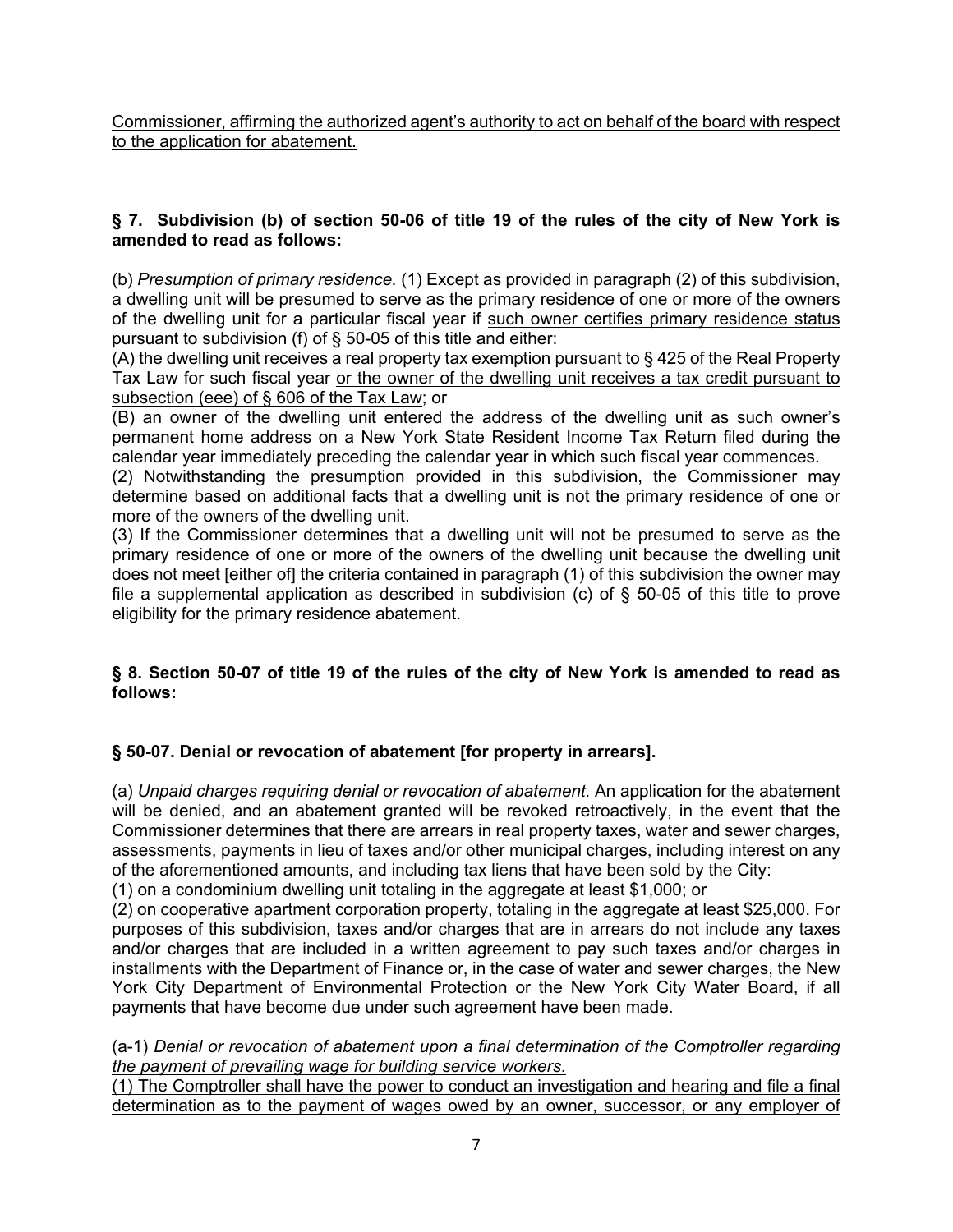building service employees as provided in subdivisions 1, 4, 5, 6, 8 and 9 of § 235 of the Labor Law.

(2) An application for abatement will be denied, and an abatement granted will be revoked retroactively, where the Commissioner is notified in writing that:

(A) the Comptroller has issued a final determination, pursuant to subdivision (10) of § 467-a of the Real Property Tax Law, as to the payment of wages owed by an owner, successor, or any employer of building service employees that (i) requires such owner, successor or other employer to make a payment, and such owner, successor or other employer has failed to make such payment within 120 calendar days of receiving such final determination; (ii) finds a willful failure to pay prevailing wage, and two or more such determinations have been issued within a six-year period for the same designated property; or (iii) finds a willful failure to pay prevailing wage that involves a falsification of payroll records or the kickback of wages or supplements; and

(B) there is no relevant proceeding for judicial review pending relating to such final determination, and the period for initiation of such proceeding has expired.

(3) The written notification described in paragraph (2) of this subdivision may be in a form and manner as required by the Commissioner, including in an electronic form.

(b) *Restoration of taxes upon revocation of abatement.* If an abatement is revoked retroactively pursuant to subdivision (a) or (a-1) of this section, then the real property taxes that were abated will be restored and must be paid to the Commissioner [of Finance] no later than the due and payable date provided on a notice of the amount payable, which may be in the form of a statement of account or an amended bill for real property taxes. Such notice will be mailed by the Commissioner to the address for the affected condominium unit or cooperative apartment corporation property on record with the Department for mailing statements of account or real property tax bills. The amount payable will constitute a tax lien on the affected cooperative apartment corporation property or condominium unit as of the due and payable date provided on such notice. If the amount payable is not paid by such due and payable date, interest at the rate applicable to delinquent real property taxes on the affected condominium unit or cooperative apartment corporation property will be imposed from the due and payable date provided on such notice to the date of payment, and such amount payable will be enforceable as a tax lien in accordance with provisions of chapters 3 and 4 of title 11 of the Administrative Code.

(c) *Effective date of revocation of abatement.* In no event will revocation of an abatement pursuant to this section be effective prior to the earliest date on which any of the unpaid taxes or charges that are the basis for the revocation were first due and payable. A revocation based on a final determination of the Comptroller as described in this section shall apply to an abatement for the fiscal year or fiscal years that are the subject of such final determination.

# § 9. Section 50-09 of title 19 of the rules of the city of New York is amended to read as **follows:**

# **§ 50-09. Audit authority.**

The Commissioner may inspect or examine the books and records of the owner or the board, relevant to determining eligibility of a unit for the abatement, including the amount of abatement to which a unit may be entitled. The Comptroller shall have the power to conduct an investigation and hearing and file a final determination as provided in § 50-07 of this title.

#### § 10. Chapter 50 of title 19 of the rules of the city of New York is amended to add a new **section 50-10 to read as follows:**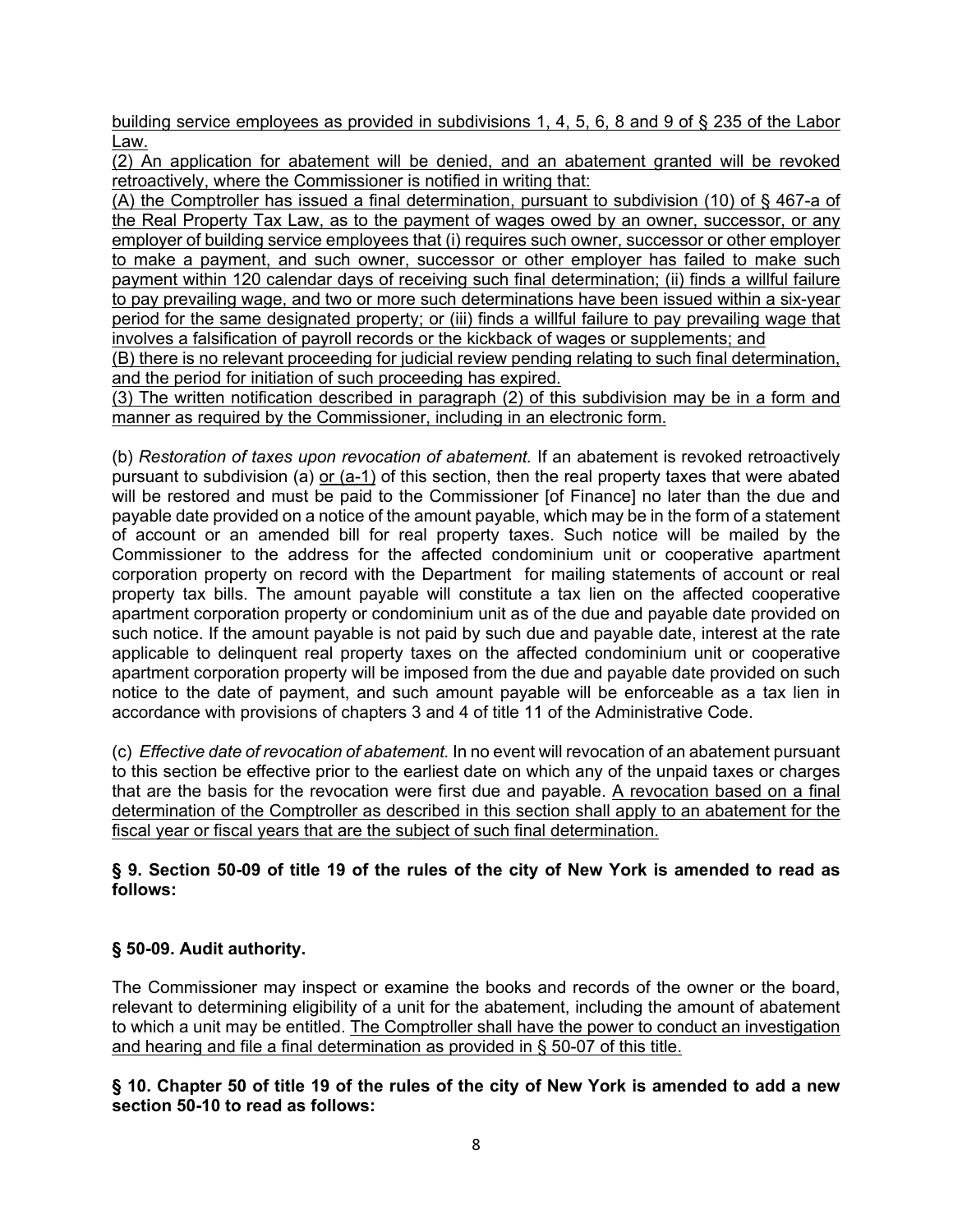# **§ 50-10. Required Affidavit for Qualified Property.**

(a) *Required affidavit*. (1) With respect to any application for an abatement, other than (i) an abatement for a designated property with an average unit assessed value of less than or equal to \$60,000; or (ii) a designated property with an average unit assessed value of more than \$60,000 and less than or equal to \$100,000, and less than 30 dwelling units; an officer or authorized agent of the designated property must submit an affidavit certifying that all building service employees employed or to be employed at the designated property shall receive the applicable prevailing wage for the duration of such abatement. The requirement to submit such affidavit applies regardless of whether the designated property employs or will employ any building service employees.

(2) Such affidavit must be submitted to the Department as part of an application or renewal application for an abatement for fiscal year 2022/23 and all subsequent fiscal years, in a form and manner, including an electronic form or through a web-based application, as required by the Commissioner, on or before the due date for submission of the application for an abatement for such fiscal year as provided in subdivision (b-1) of § 50-05 of this title.

(3) The Department may accept an affidavit after the due date set forth in paragraph (2) of this subdivision, provided (i) a timely application for abatement for the designated property that is otherwise complete has been submitted and (ii) the board or the authorized agent has satisfied such other conditions as the Commissioner in his or her discretion may establish.

(b) *Failure to submit affidavit*. If the affidavit required under subdivision (a) of this section is not submitted or is not submitted in a form and manner required by the Commissioner, the designated property with respect to which such affidavit is required shall not constitute a qualified property.

(c) *Prevailing wage*. (1) The applicable prevailing wage and supplement rates for a building service employee are set forth in the building service employee schedule.

(2) The obligation to pay prevailing supplemental benefits may be discharged either by the provision of:

(A) bona fide fringe benefits that cost no less than the prevailing supplement rate in the applicable building service employee schedule;

(B) a supplement to the hourly wage in an amount no less than such prevailing supplement rate; or

(C) a combination of bona fide fringe benefits and wage supplements that, collectively, costs no less than such prevailing supplement rate. The provision of a dwelling unit free of a charge to a building service employee shall be considered a bona fide fringe benefit with a cost of no more than the value of prevailing rentals in the locality for comparable dwelling units.

(3) Notwithstanding any provision of paragraph (2) of this subdivision, the obligation to pay prevailing wage cannot be reduced or discharged through the provision of bona fide fringe benefits that cost more than the prevailing supplement rate in the building service employee schedule.

(d) The obligation to pay prevailing wage applies to any building service employee who performs building services at a designated property regardless of whether the owner of such designated property employs such employee.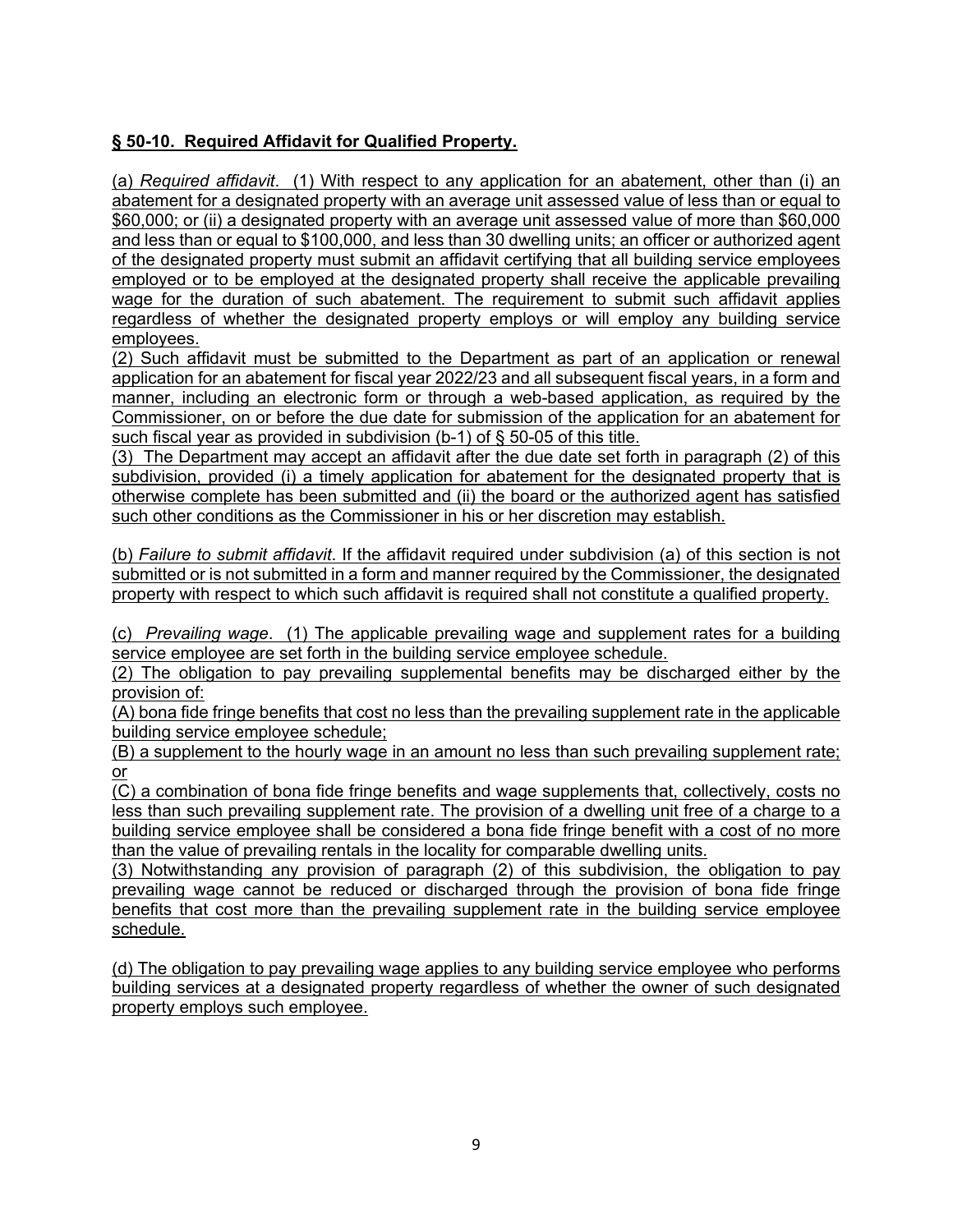#### **NEW YORK CITY MAYOR'S OFFICE OF OPERATIONS**

**253 BROADWAY, 10th FLOOR**

**NEW YORK, NY 10007**

**212-788-1400**

# **CERTIFICATION / ANALYSIS PURSUANT TO CHARTER SECTION 1043(d)**

# **RULE TITLE: Amendment of Real Property Tax Abatement Rules**

# **REFERENCE NUMBER: DOF-56**

#### **RULEMAKING AGENCY: Department of Finance**

I certify that this office has analyzed the proposed rule referenced above as required by Section 1043(d) of the New York City Charter, and that the proposed rule referenced above:

- (i) Is understandable and written in plain language for the discrete regulated community or communities;
- (ii) Minimizes compliance costs for the discrete regulated community or communities consistent with achieving the stated purpose of the rule; and
- (iii) Does not provide a cure period because it does not establish a violation, modification of a violation, or modification of the penalties associated with a violation.

 */s/ Francisco X. Navarro February 10, 2022*